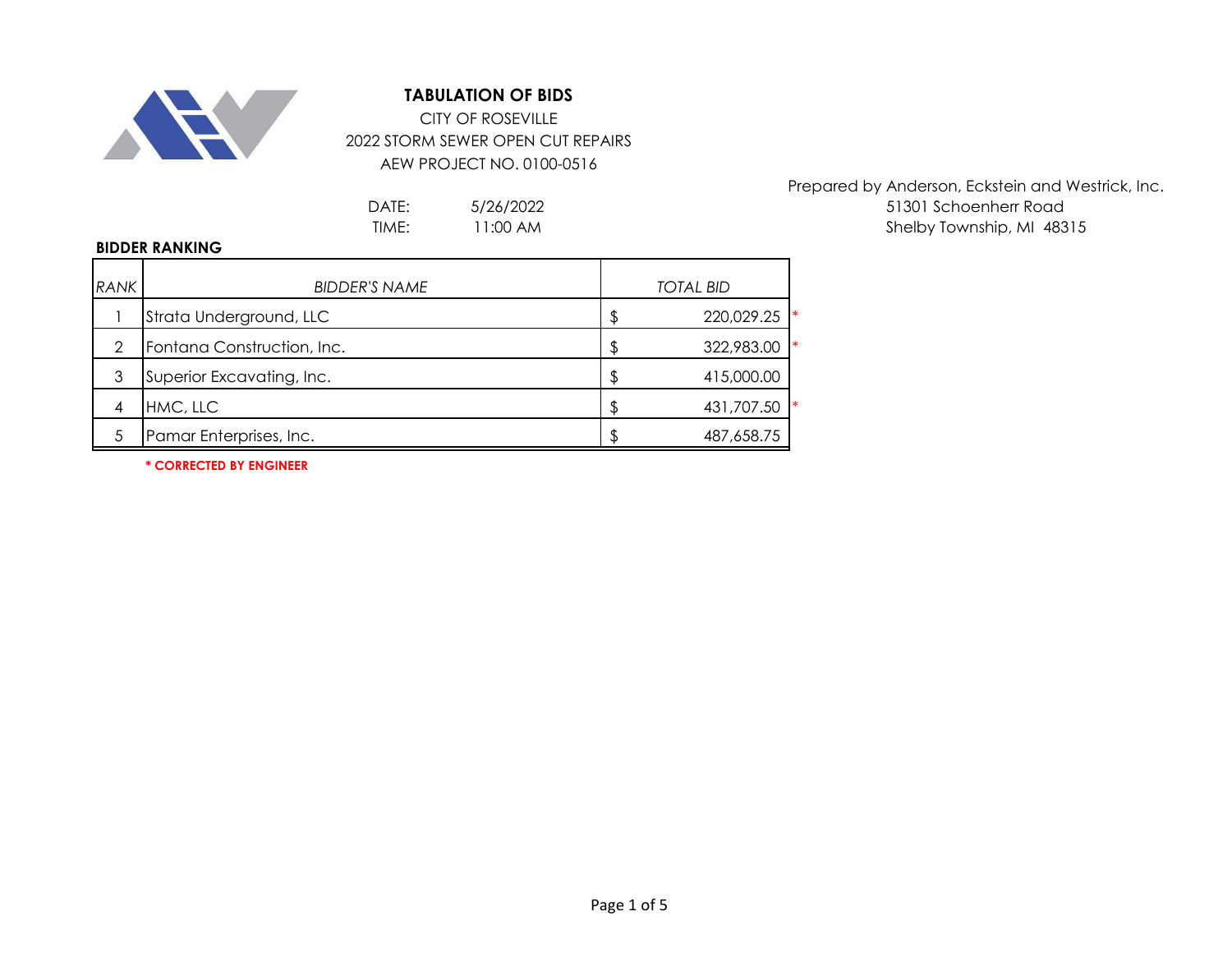| <b>TABULATION OF BIDS</b><br><b>CITY OF ROSEVILLE</b><br>2022 STORM SEWER OPEN CUT REPAIRS<br>AEW PROJECT NO. 0100-0516 |                                                                 |                       |       | Strata Underground, LLC<br>35443 Cordelia<br>Clinton Township, MI 48035 |           | Fontana Construction, Inc.<br>6340 Sims Drive<br>Sterling Heights, MI 48313 |           | Superior Excavating, Inc.<br>2420 Auburn Road<br>Auburn Hills, MI 48326 |           |
|-------------------------------------------------------------------------------------------------------------------------|-----------------------------------------------------------------|-----------------------|-------|-------------------------------------------------------------------------|-----------|-----------------------------------------------------------------------------|-----------|-------------------------------------------------------------------------|-----------|
| Item<br>No.                                                                                                             | Description                                                     | Estimated<br>Quantity | Units | Unit Price                                                              | Amount    | Unit Price                                                                  | Amount    | Unit Price                                                              | Amount    |
| 1.                                                                                                                      | _Bonds, Insurance and Initial Set-Up Expense (3% Max)           |                       | LS.   | 6,200.00                                                                | 6,200.00  | 9,000.00                                                                    | 9,000.00  | 11,500.00                                                               | 11,500.00 |
| 2.                                                                                                                      | _Audio Visual Record of Construction Area                       |                       | LS    | 3,850.00                                                                | 3,850.00  | 3,300.00                                                                    | 3,300.00  | 4,000.00                                                                | 4,000.00  |
| 3.                                                                                                                      | Dr Structure, Rem                                               | 8                     | Ea    | 950.00                                                                  | 7,600.00  | 500.00                                                                      | 4,000.00  | 800.00                                                                  | 6,400.00  |
| 4.                                                                                                                      | Sewer, Rem, Less than 24 inch                                   | 250                   | Ft.   | 24.58                                                                   | 6,145.00  | 20.00                                                                       | 5,000.00  | 50.00                                                                   | 12,500.00 |
| 5.                                                                                                                      | Fence, Remove, Salvage and Replace                              | 3                     | Ea    | 975.00                                                                  | 2,925.00  | 500.00                                                                      | 1,500.00  | 1,375.00                                                                | 4,125.00  |
| 6.                                                                                                                      | Tree, Rem, 6 inch to 18 inch                                    |                       | Ea    | 1,500.00                                                                | 1,500.00  | 1,500.00                                                                    | 1,500.00  | 1,322.00                                                                | 1,322.00  |
| 7.                                                                                                                      | Tree, Rem, 19 inch to 36 inch                                   |                       | Ea    | 2,900.00                                                                | 2,900.00  | 1,500.00                                                                    | 1,500.00  | 4,000.00                                                                | 4,000.00  |
| 8.                                                                                                                      | Curb and Gutter, Rem                                            | 100                   | Ft    | 10.00                                                                   | 1,000.00  | 10.00                                                                       | 1,000.00  | 16.00                                                                   | 1,600.00  |
| 9.                                                                                                                      | Sidewalk, Rem                                                   | 100                   | Syd   | 9.00                                                                    | 900.00    | 6.00                                                                        | 600.00    | 12.00                                                                   | 1,200.00  |
| 10.                                                                                                                     | _Driveway, Conc, Rem                                            | 150                   | Syd   | 9.00                                                                    | 1,350.00  | 10.00                                                                       | 1,500.00  | 12.00                                                                   | 1,800.00  |
| 11.                                                                                                                     | Pavt Repr, Rem                                                  | 415                   | Syd   | 12.50                                                                   | 5,187.50  | 12.00                                                                       | 4,980.00  | 13.00                                                                   | 5,395.00  |
| 12.                                                                                                                     | Maintenance Gravel, LM                                          | 100                   | Cyd   | 19.00                                                                   | 1,900.00  | 20.00                                                                       | 2,000.00  | 39.00                                                                   | 3,900.00  |
| 13.                                                                                                                     | _Storm Sewer, Pre-Construction, Clean and CCTV, 06 inch-12 inch | 500                   | Ft    | 17.50                                                                   | 8,750.00  | 10.00                                                                       | 5,000.00  | 10.25                                                                   | 5,125.00  |
| 14.                                                                                                                     | _Storm Sewer, Pre-Construction, Clean and CCTV, 15 inch-21 inch | 850                   | Ft    | 12.50                                                                   | 10,625.00 | 10.00                                                                       | 8,500.00  | 11.25                                                                   | 9,562.50  |
| 15.                                                                                                                     | _Storm Sewer, Post Construction, CCTV, 06 inch - 12 inch        | 400                   | Ft    | 10.00                                                                   | 4,000.00  | 7.50                                                                        | 3,000.00  | 3.75                                                                    | 1,500.00  |
| 16.                                                                                                                     | _Storm Sewer, Post Construction, CCTV, 15 inch - 21 inch        | 450                   | Ft    | 12.00                                                                   | 5,400.00  | 7.50                                                                        | 3,375.00  | 3.75                                                                    | 1,687.50  |
| 17.                                                                                                                     | _Sewer, PVC Truss, 08 inch, Tr Det B                            | 20                    | Ft    | 41.25                                                                   | 825.00    | 521.00                                                                      | 10,420.00 | 318.50                                                                  | 6,370.00  |
| 18.                                                                                                                     | _Sewer, PVC Truss, 12 inch, Tr Det B                            | 200                   | Ft    | 67.41                                                                   | 13,482.00 | 434.00                                                                      | 86,800.00 | 360.00                                                                  | 72,000.00 |
| 19.                                                                                                                     | Sewer, PVC Truss, 15 inch, Tr Det B                             | 40                    | Ft    | 81.25                                                                   | 3,250.00  | 566.00                                                                      | 22,640.00 | 400.00                                                                  | 16,000.00 |
| 20.                                                                                                                     | Sewer, CI IV, 18 inch, Tr Det B                                 | 10                    | Ft    | 71.10                                                                   | 711.00    | 580.00                                                                      | 5,800.00  | 430.00                                                                  | 4,300.00  |
| 21.                                                                                                                     | _External Structure Wrap, 12 inch                               | 8                     | Ea    | 175.00                                                                  | 1,400.00  | 554.00                                                                      | 4,432.00  | 700.00                                                                  | 5,600.00  |
| 22.                                                                                                                     | External Structure Wrap, 18 inch                                | 5                     | Eα    | 225.00                                                                  | 1,125.00  | 566.00                                                                      | 2,830.00  | 900.00                                                                  | 4,500.00  |
| 23.                                                                                                                     | Dr Structure, 24 inch dia. w/ Sump                              | 3                     | Ea    | 2,500.00                                                                | 7,500.00  | 2,530.00                                                                    | 7,590.00  | 3,200.00                                                                | 9,600.00  |
| 24.                                                                                                                     | Dr Structure, 36 inch dia, w/ Sump                              | 5                     | Ea    | 2,900.00                                                                | 14,500.00 | 2,901.00                                                                    | 14,505.00 | 3,600.00                                                                | 18,000.00 |
| 25.                                                                                                                     | Dr Structure Cover, Adj, Case 1, Modified                       | 8                     | Ea    | 490.00                                                                  | 3,920.00  | 500.00                                                                      | 4,000.00  | 800.00                                                                  | 6,400.00  |
| 26.                                                                                                                     | Dr Structure Cover, Adj, Case 2                                 | 4                     | Ea    | 690.00                                                                  | 2,760.00  | 500.00                                                                      | 2,000.00  | 800.00                                                                  | 3,200.00  |
| 27.                                                                                                                     | Dr Structure Cover, Adj, Add Depth                              | 30                    | Ft.   | 250.00                                                                  | 7,500.00  | 10.00                                                                       | 300.00    | 300.00                                                                  | 9,000.00  |
| 28.                                                                                                                     | _Point Pipes                                                    | 13                    | Ea    | 225.00                                                                  | 2,925.00  | 200.00                                                                      | 2,600.00  | 500.00                                                                  | 6,500.00  |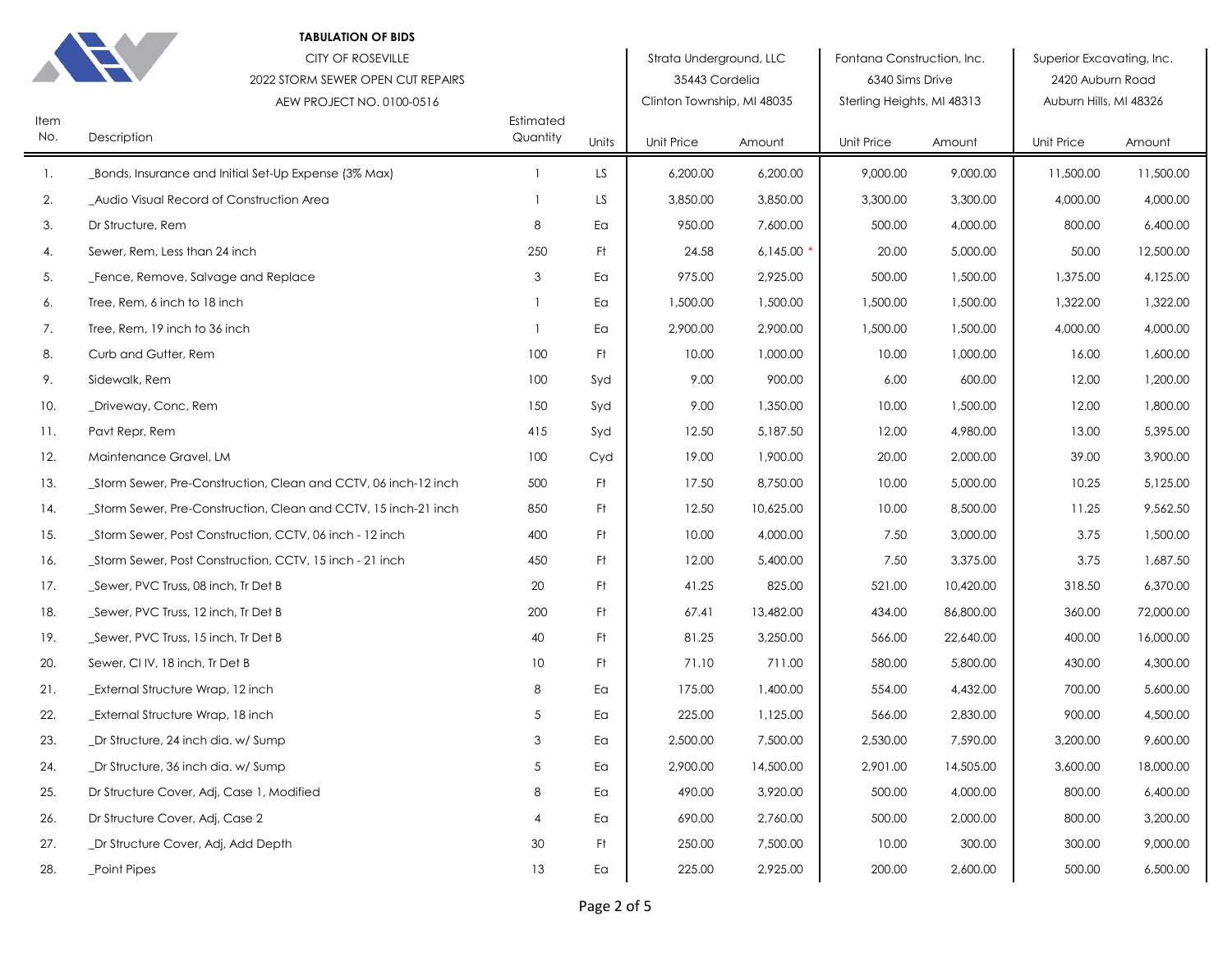|             | <b>TABULATION OF BIDS</b>                       |                         |       |                            |            |                            |            |                           |            |
|-------------|-------------------------------------------------|-------------------------|-------|----------------------------|------------|----------------------------|------------|---------------------------|------------|
|             | <b>CITY OF ROSEVILLE</b>                        |                         |       | Strata Underground, LLC    |            | Fontana Construction, Inc. |            | Superior Excavating, Inc. |            |
|             | 2022 STORM SEWER OPEN CUT REPAIRS               |                         |       | 35443 Cordelia             |            | 6340 Sims Drive            |            | 2420 Auburn Road          |            |
|             | AEW PROJECT NO. 0100-0516                       |                         |       | Clinton Township, MI 48035 |            | Sterling Heights, MI 48313 |            | Auburn Hills, MI 48326    |            |
| Item<br>No. | Description                                     | Estimated<br>Quantity   | Units | Unit Price                 | Amount     | Unit Price                 | Amount     | <b>Unit Price</b>         | Amount     |
| 29.         | Dr Structure, Tap, 12 inch                      | 13                      | Ea    | 950.00                     | 12,350.00  | 500.00                     | 6,500.00   | 1,500.00                  | 19,500.00  |
| 30.         | _Sewer Bulkhead, 12 inch                        |                         | Ea    | 500.00                     | 500.00     | 500.00                     | 500.00     | 1,500.00                  | 1,500.00   |
| 31.         | Dr Structure Frame and Cover, Storm Catch Basin | 9                       | Ea    | 750.00                     | 6,750.00   | 654.00                     | 5,886.00   | 1,000.00                  | 9,000.00   |
| 32.         | Dr Structure Frame and Cover, Storm Manhole     | $\overline{2}$          | Ea    | 750.00                     | 1,500.00   | 570.00                     | 1,140.00   | 1,000.00                  | 2,000.00   |
| 33.         | _Dr Structure Frame and Cover, Sanitary Manhole |                         | Ea    | 850.00                     | 850.00     | 650.00                     | 650.00     | 1,000.00                  | 1,000.00   |
| 34.         | Underdrain, Subgrade, 6 inch                    | 120                     | Ft.   | 18.00                      | 2,160.00   | 18.00                      | 2,160.00   | 29.00                     | 3,480.00   |
| 35.         | Joint, Expansion, E2                            | 30                      | Ft.   | 50.00                      | 1,500.00   | 30.00                      | 900.00     | 33.00                     | 990.00     |
| 36.         | _Joint, Expansion, Erg, Modified                | 30                      | -Ft   | 75.00                      | 2,250.00   | 30.00                      | 900.00     | 33.00                     | 990.00     |
| 37.         | <b>HMA, 13A</b>                                 | 40                      | Ton   | 110.00                     | 4,400.00   | 300.00                     | 12,000.00  | 433.20                    | 17,328.00  |
| 38.         | _Curb and Gutter, Conc, Match Existing          | 100                     | Ft.   | 25.00                      | 2,500.00   | 35.00                      | 3,500.00   | 92.00                     | 9,200.00   |
| 39.         | Driveway, Nonreinf Conc, 6 inch                 | 150                     | Syd   | 74.25                      | 11,137.50  | 65.00                      | 9,750.00   | 120.00                    | 18,000.00  |
| 40.         | Pavt Repr, Nonreinf Conc, 8 inch                | 265                     | Syd   | 85.50                      | 22,657.50  | 75.00                      | 19,875.00  | 155.00                    | 41,075.00  |
| 41.         | Sidewalk, Conc, 4 inch                          | 700                     | Sft   | 8.00                       | 5,600.00   | 6.00                       | 4,200.00   | 12.00                     | 8,400.00   |
| 42.         | Sidewalk, Conc, 6 inch                          | 100                     | Sft   | 8.25                       | 825.00     | 7.00                       | 700.00     | 13.50                     | 1,350.00   |
| 43.         | _Sidewalk Ramp, Conc, 8 inch                    | 50                      | Sft   | 9.00                       | 450.00     | 8.00                       | 400.00     | 19.50                     | 975.00     |
| 44.         | Detectable Warning Surface                      | 10                      | Ft.   | 60.00                      | 600.00     | 50.00                      | 500.00     | 75.00                     | 750.00     |
| 45.         | Surface Restoration, Seeding                    | 325                     | Syd   | 9.75                       | 3,168.75   | 10.00                      | 3,250.00   | 22.00                     | 7,150.00   |
| 46.         | _Deliverables                                   |                         | LS    | 500.00                     | 500.00     | 500.00                     | 500.00     | 1,725.00                  | 1,725.00   |
| 47.         | Project Cleanup                                 |                         | LS.   | 1,200.00                   | 1,200.00   | 10,000.00                  | 10,000.00  | 3,500.00                  | 3,500.00   |
| 48.         | Traffic Control - Major Road                    |                         | LS.   | 7,500.00                   | 7,500.00   | 15,000.00                  | 15,000.00  | 22,500.00                 | 22,500.00  |
| 49.         | _Traffic Control - Minor Road                   |                         | LS.   | 1,500.00                   | 1,500.00   | 5,000.00                   | 5,000.00   | 7,500.00                  | 7,500.00   |
|             |                                                 |                         |       |                            |            |                            |            |                           |            |
|             |                                                 | <b>TOTAL AMOUNT BID</b> |       | -\$                        | 220,029.25 | \$.                        | 322,983.00 | -\$                       | 415,000.00 |

\* CORRECTED BY ENGINEER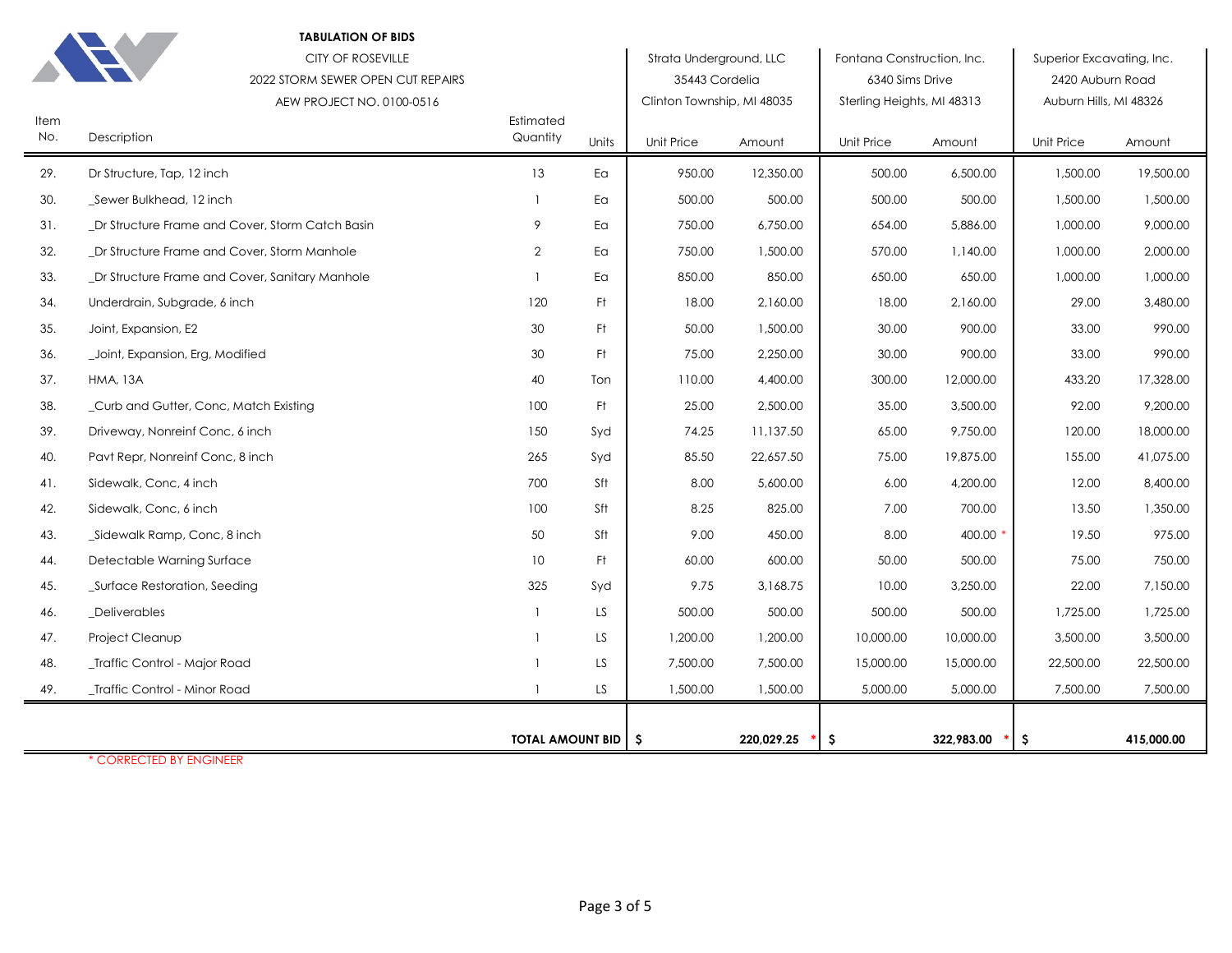

## **TABULATION OF BIDS**

|             | <b>CITY OF ROSEVILLE</b><br>2022 STORM SEWER OPEN CUT REPAIRS<br>AEW PROJECT NO. 0100-0516 |                       |       | HMC, LLC<br>6120 Millett Ave.<br>Sterling Heights, MI 48312 |             | Pamar Enterprises, Inc.<br>31604 Pamar Court<br>New Haven, MI 48048 |            |  |
|-------------|--------------------------------------------------------------------------------------------|-----------------------|-------|-------------------------------------------------------------|-------------|---------------------------------------------------------------------|------------|--|
| Item<br>No. | Description                                                                                | Estimated<br>Quantity | Units | Unit Price                                                  | Amount      | Unit Price                                                          | Amount     |  |
| -1.         | _Bonds, Insurance and Initial Set-Up Expense (3% Max)                                      |                       | LS    | 12,000.00                                                   | 12,000.00   | 14,000.00                                                           | 14,000.00  |  |
| 2.          | _Audio Visual Record of Construction Area                                                  |                       | LS    | 3,505.00                                                    | 3,505.00    | 1,500.00                                                            | 1,500.00   |  |
| 3.          | Dr Structure, Rem                                                                          | 8                     | Ea    | 1,140.00                                                    | 9,120.00    | 1,000.00                                                            | 8,000.00   |  |
| 4.          | Sewer, Rem, Less than 24 inch                                                              | 250                   | Ft    | 27.00                                                       | $6,750.00*$ | 44.00                                                               | 11,000.00  |  |
| 5.          | Fence, Remove, Salvage and Replace                                                         | 3                     | Ea    | 2,000.00                                                    | 6,000.00    | 490.00                                                              | 1,470.00   |  |
| 6.          | Tree, Rem, 6 inch to 18 inch                                                               |                       | Ea    | 1,650.00                                                    | 1,650.00    | 450.00                                                              | 450.00     |  |
| 7.          | Tree, Rem, 19 inch to 36 inch                                                              |                       | Ea    | 3,300.00                                                    | 3,300.00    | 3,500.00                                                            | 3,500.00   |  |
| 8.          | Curb and Gutter, Rem                                                                       | 100                   | Ft    | 11.00                                                       | 1,100.00    | 5.00                                                                | 500.00     |  |
| 9.          | Sidewalk, Rem                                                                              | 100                   | Syd   | 9.00                                                        | 900.00      | 4.00                                                                | 400.00     |  |
| 10.         | _Driveway, Conc, Rem                                                                       | 150                   | Syd   | 7.00                                                        | 1,050.00    | 4.50                                                                | 675.00     |  |
| 11.         | Pavt Repr, Rem                                                                             | 415                   | Syd   | 12.00                                                       | 4,980.00    | 10.00                                                               | 4,150.00   |  |
| 12.         | Maintenance Gravel, LM                                                                     | 100                   | Cyd   | 50.00                                                       | 5,000.00    | 20.00                                                               | 2,000.00   |  |
| 13.         | _Storm Sewer, Pre-Construction, Clean and CCTV, 06 inch-12 inch                            | 500                   | Ft    | 10.50                                                       | 5,250.00    | 16.00                                                               | 8,000.00   |  |
| 14.         | _Storm Sewer, Pre-Construction, Clean and CCTV, 15 inch-21 inch                            | 850                   | Ft    | 10.50                                                       | 8,925.00    | 19.00                                                               | 16,150.00  |  |
| 15.         | _Storm Sewer, Post Construction, CCTV, 06 inch - 12 inch                                   | 400                   | Ft    | 8.00                                                        | 3,200.00    | 5.00                                                                | 2,000.00   |  |
| 16.         | _Storm Sewer, Post Construction, CCTV, 15 inch - 21 inch                                   | 450                   | Ft    | 8.00                                                        | $3,600.00*$ | 5.00                                                                | 2,250.00   |  |
| 17.         | _Sewer, PVC Truss, 08 inch, Tr Det B                                                       | 20                    | Ft    | 450.00                                                      | 9,000.00    | 593.00                                                              | 11,860.00  |  |
| 18.         | _Sewer, PVC Truss, 12 inch, Tr Det B                                                       | 200                   | Ft    | 525.00                                                      | 105,000.00  | 609.00                                                              | 121,800.00 |  |
| 19.         | _Sewer, PVC Truss, 15 inch, Tr Det B                                                       | 40                    | Ft    | 800.00                                                      | 32,000.00   | 646.00                                                              | 25,840.00  |  |
| 20.         | Sewer, CI IV, 18 inch, Tr Det B                                                            | 10                    | Ft    | 1,400.00                                                    | 14,000.00   | 617.00                                                              | 6,170.00   |  |
| 21.         | External Structure Wrap, 12 inch                                                           | 8                     | Ea    | 550.00                                                      | 4,400.00    | 700.00                                                              | 5,600.00   |  |
| 22.         | External Structure Wrap, 18 inch                                                           | 5                     | Ea    | 750.00                                                      | 3,750.00    | 800.00                                                              | 4,000.00   |  |
| 23.         | _Dr Structure, 24 inch dia. w/ Sump                                                        | 3                     | Ea    | 4,000.00                                                    | 12,000.00   | 4,400.00                                                            | 13,200.00  |  |
| 24.         | _Dr Structure, 36 inch dia. w/ Sump                                                        | 5                     | Ea    | 4,500.00                                                    | 22,500.00   | 5,400.00                                                            | 27,000.00  |  |
| 25.         | Dr Structure Cover, Adj, Case 1, Modified                                                  | 8                     | Ea    | 650.00                                                      | 5,200.00    | 900.00                                                              | 7,200.00   |  |
| 26.         | Dr Structure Cover, Adj, Case 2                                                            | 4                     | Ea    | 650.00                                                      | 2,600.00    | 800.00                                                              | 3,200.00   |  |
| 27.         | _Dr Structure Cover, Adj, Add Depth                                                        | 30                    | Ft    | 350.00                                                      | 10,500.00   | 450.00                                                              | 13,500.00  |  |
| 28.         | Point Pipes                                                                                | 13                    | Ea    | 250.00                                                      | 3,250.00    | 350.00                                                              | 4,550.00   |  |